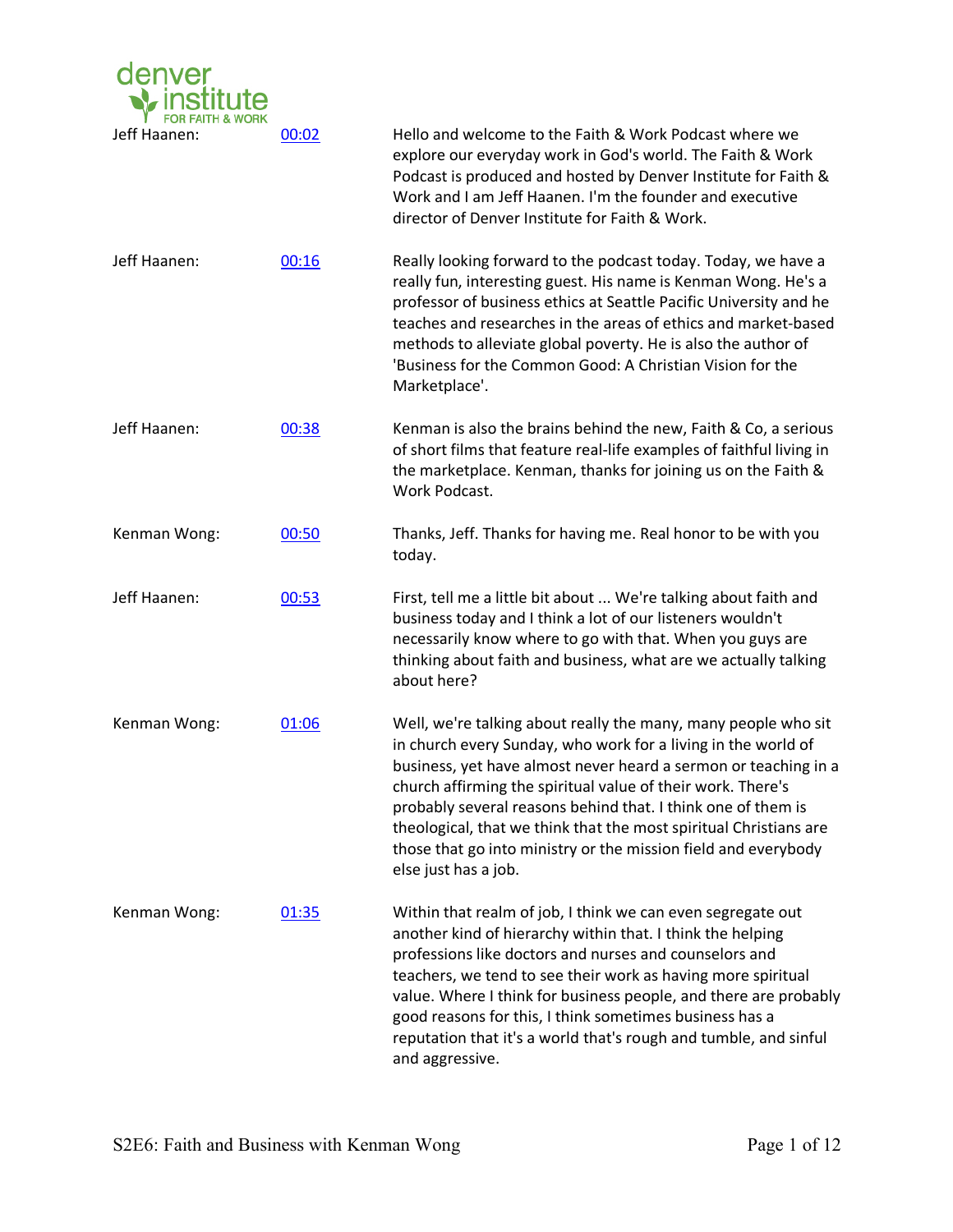

Kenman Wong: 01:59 Where at least business people is often they're taught their job within the church is to give money to support the real work of the church, the pastors and the missionaries and the nonprofit organizations. Then, at least business people, I'm afraid, with the sense that what they do 40 to 50 to 60 hours a week, really 90,000 hours of working over a lifetime, that their work has really no spiritual value other than instrumental, other than financially supporting the real work of the church.

Kenman Wong:  $02:30$  It leaves them really without guidance as to how their faith might make a difference as to why they do their work, what's really the purpose that God would have for them to spend so many hours in the workplace. And, how they do their work in terms of does being a person of faith, does being a follower of Christ, make a difference in what products or services I sell, how I strategize, how I allocate resources, how I treat my employees and my customers. We can probably add a number of questions to a very long list of areas where our faith might make a difference but yet where Christians almost get no guidance from their churches.

- Jeff Haanen: 03:06 That's good. Yeah, thanks for sharing. So, it's not only about sharing your Christian faith at the workplace, though it certainly is that, but you also said the how and the why. So, the motivation and then how we're doing it and then also even down to what, like what kind of products and services that we decide to offer.
- Kenman Wong:  $0.3:22$  Absolutely. Those are all, I think, questions that are relevant to really deeply integrating our faith in our whole lives. So, really, what we're talking about is whole life discipleship, not something cordoned off for Sunday or after work or outside of work lives, but what we do during the work day as well.
- Jeff Haanen: 03:39 Amen. So, tell us a little bit about this short film series that you at the Center for Integrity in Business have been working on, Faith & Co.
- Kenman Wong: 03:48 Yeah, well we are really blessed to have had a very generous lead donor and a visionary who his own life was changed by a rich theology of work in theology of business. As he tells it, he worked up into his 40s, put in 50,000 hours into his work life. He was a good Christian, ran his business ethically, but never really saw the workplace as meaningful, as a place of deep ministry, as a way of serving God's redemptive purposes, or as a place for his own spiritual formation.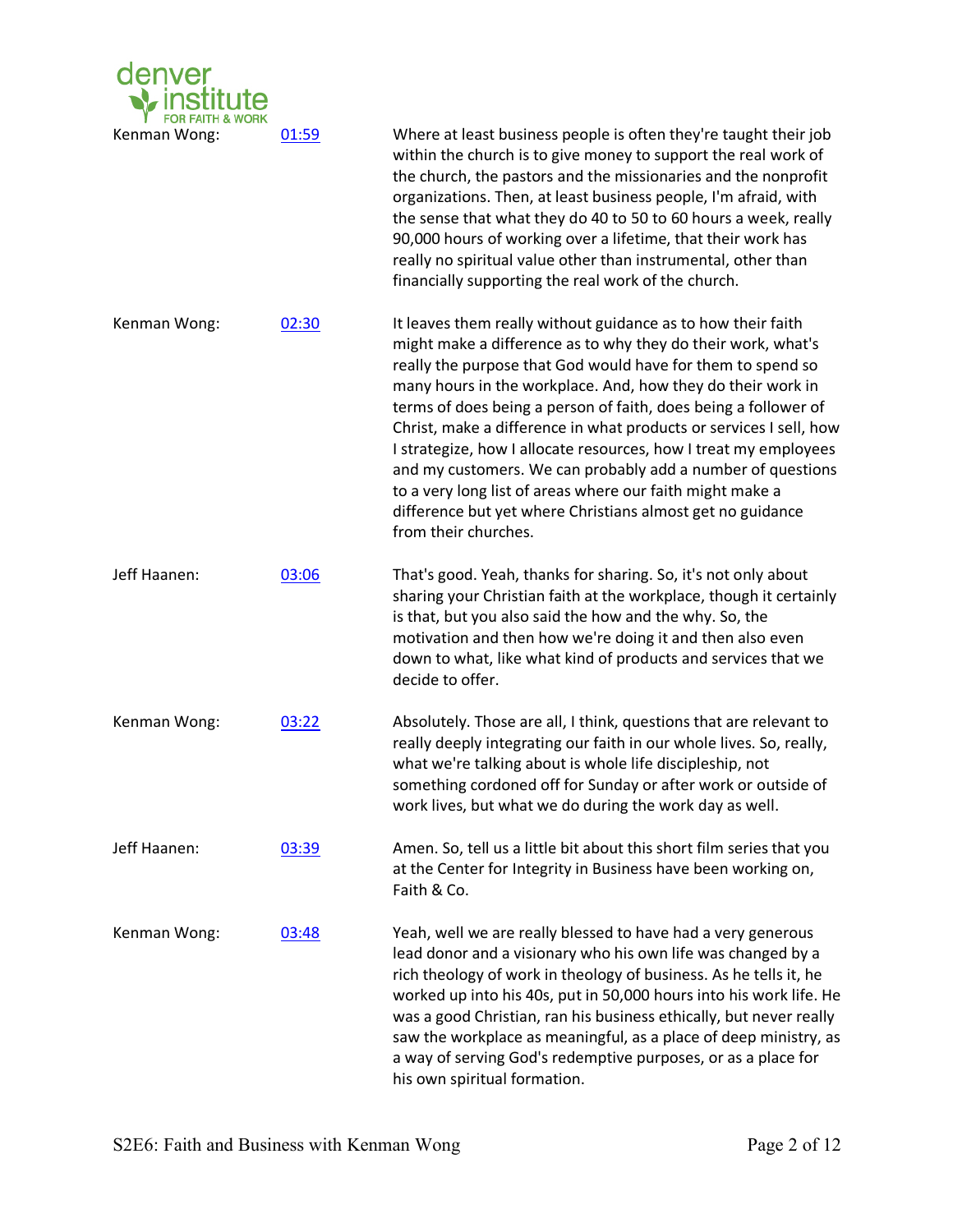

Kenman Wong: 04:17 He happened to hear SP's provost, Jeff Van Duzer, speak at a conference at Laity Lodge. I think it was about five years ago and he can name the date and the time. He describes this with a tear in his eye about how life-changing that message was. He came to us really wanting us to create some powerful media tools to help other people like him, business people in the marketplace, and really yearning to know how faith is meaningful for their work in the world of business.

Kenman Wong:  $04:45$  What we've created is really a digital media project. So, there's the 13 and we're about to release a 14th film, short films all about six to 10 minutes long, that we shot all over the globe, all over the U.S. and Mexico, Ethiopia, and in Vietnam and across multiple industries, cabinet making, coffee roasting, high tech, retail. Business people who we think are exemplars in living out their faith in their work, both the how and the why, what they're doing in the workplace to participate in the redemptive work of God.

Kenman Wong: 05:17 We also have a free online digital course on the Canvas platform, eight-weeks long, graduate level course, as well as a study guide built for small groups, used for discussion around the films available on Amazon. So, those are the three components of it that we see as a whole digital media project.

Jeff Haanen: 05:35 Yeah, that's wonderful. You brought up Jeff Van Duzer. He was one of the first ever speakers at Denver Institute for Faith & Work. We had him out speaking on faith and business in 2014 and he deeply influenced my life and a lot of other people's lives as well as we think about what does faith say to business. We have a platform called scatter.org of which we produced a short course based on his talk on theology of business and actually several years later, I did a little talk as well on theology for business. Then, it was really just repackaging a lot of you guys' work at the Center for Integrity in Business. So, your influence has been wide.

Jeff Haanen: 06:09 As we think about these different films, let's get into some real specific examples of what faith and business means. One of them is on a gentleman named Don Flow and the title of the film is Driving Trust. Tell us a little bit about Don's story. Kenman Wong: 06:23 Yeah, Don is a fantastic example. We filmed 14 stories. All of

them have really great things to say and are doing incredible things to express their faith in business. I would put Don right up there in terms of somebody who's not only theologically articulate but somebody who has deeply driven his beliefs into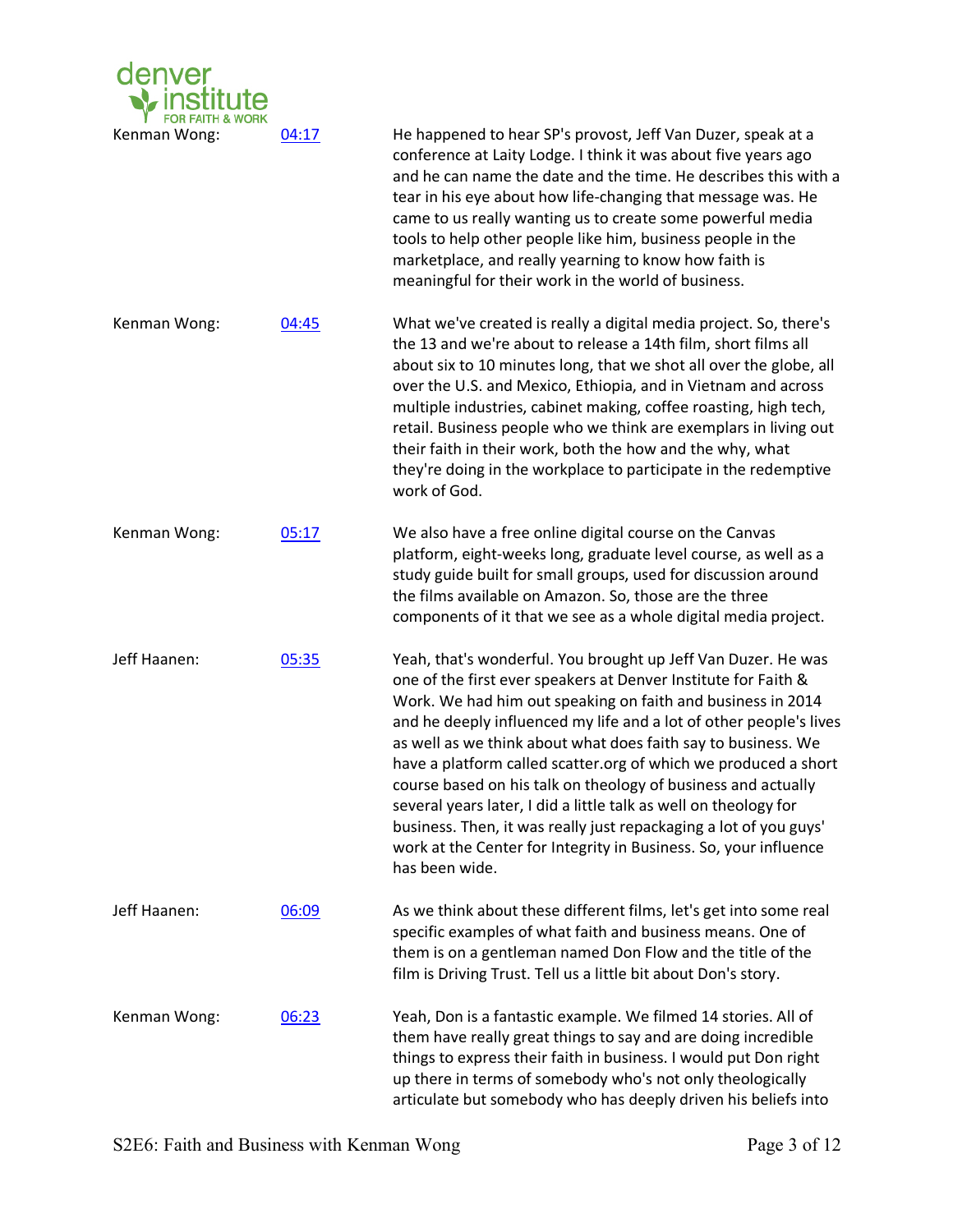

every area of the business. I look at him and one other story that I think you're going to ask me about, really exercising faith, expressing faith across five dimensions.

Kenman Wong: 06:55 I would look at this as purpose. Why are we in business? Don happens to be a car dealer in Winston-Salem, North Carolina. Owns 35 car dealerships with purpose. Product and services, so why do we carry what we carry and how does that align with our purpose? In this case, for Don, his purpose is to participate in the redemption of the marketplace. Thirdly, people, how he treats his employees and seeing the workplace as a venue not only for his own spiritual formation but for that of his employees. Again, it's not that he only employees Christians. He employees people from all walks of life, but he's attuned in the spiritual dimension from them.

Kenman Wong:  $07:34$  Fourthly, customers. How does he treat his customers particularly in a very challenging industry like car dealers? I think routinely, purchasing a car goes down as one of the worst customer experiences because you leave a lot never knowing if you got a good deal, especially in that traditional back and forth negotiation model. And, a lot of us don't know much about cars. The car [inaudible 00:07:57] reverse side of it, we really could get taken without knowing it.

Kenman Wong: 08:00 The fifth component would be community. The things that he's involved with in the Winston-Salem community as a Christian, as a person of faith, really, I think, reflects this understanding of the scriptures of prospering our cities.

- Jeff Haanen: 08:14 Yeah, that's a good word. One of the things we watch. We've watched this film now several times at the Denver Institute staff. We show it to our fellows each year. One of the things that continually impresses me about that film, this concept of trust. That the main thing wrong with selling cars is you feel that there's a complete absence of trust. You constantly feel like, "Am I being taken, am I not?" So, they have this cultural image of the car salesman as somebody not to trust.
- Jeff Haanen: 08:40 Don has specifically tried to flip that on its head at Flow Automotive. What did he do particularly in his company to try to totally change that narrative about this is a place of trust and this is one aspect that I really feel like I can redeem in my little part of the world?

## Kenman Wong: 08:58 Yeah, that's a great question. Don shares how he got into the car dealership business. He spent a couple years doing every job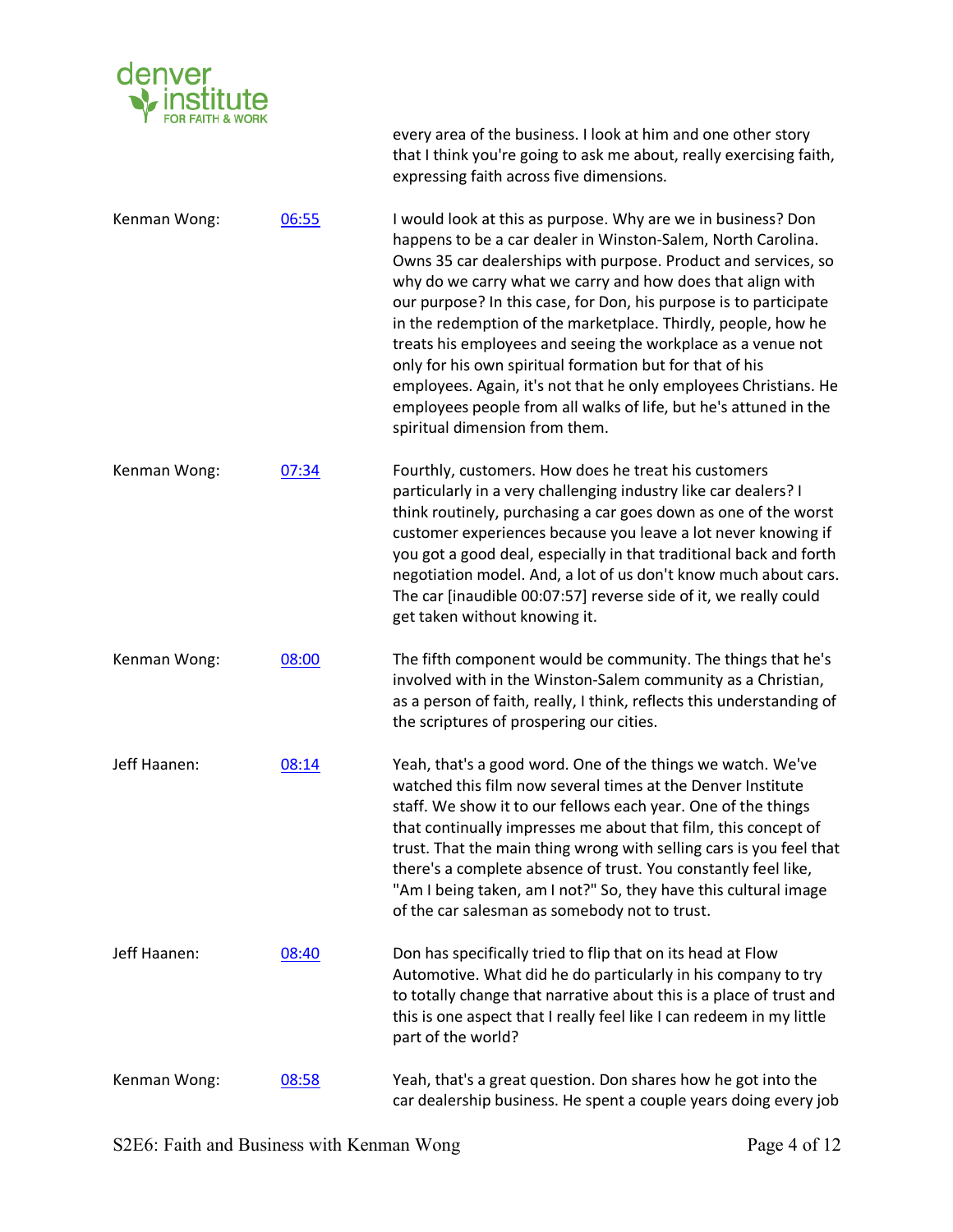

|              |               | in the dealership to learn them all including fixing cars.<br>Eventually, he got a group of employees together, and they<br>decided, "What is loving our neighbor actually mean in the car<br>sales and repair business?" They broke down every component<br>of the business from sales transactions to financing, selling used<br>cars, to car repair. Broke it all down and deeply infused love of<br>neighbor and then reconstructed it.                                                                                                                                                                          |
|--------------|---------------|----------------------------------------------------------------------------------------------------------------------------------------------------------------------------------------------------------------------------------------------------------------------------------------------------------------------------------------------------------------------------------------------------------------------------------------------------------------------------------------------------------------------------------------------------------------------------------------------------------------------|
| Kenman Wong: | 09:32         | A couple examples would be they don't do the traditional back<br>and forth negotiation model. They have a fixed price on cars<br>and what drove that is Don actually had evidence that people<br>who were poor and less educated were worse negotiators. So,<br>he felt that is violated Biblical justice to have the poorest most<br>vulnerable members of society paying more for automobiles<br>simply because of a lack of knowledge and ability to negotiate.<br>So, they had fixed prices and it's generally a good deal.                                                                                      |
| Kenman Wong: | 10:01         | They also capped financing. While he could charge a lot more in<br>financing, he found the same relationship. People that are poor<br>or less educated don't negotiate as well do it would be easy to<br>take advantage of them. So, he actually capped their financing.<br>They do car repairs where they fix it right the first time. They<br>give one estimate and if they go above that, they eat the cost. If<br>they inconvenience you in terms of time, they'll bring you a<br>loaner vehicle. They'll drive it out to your place or employment<br>or your home, so they will take care of that.              |
| Kenman Wong: | 10:29         | Probably the thing that opened our eyes the most is they<br>actually give 100,000 mile warranty on used vehicles. What that<br>means is they have to be [crosstalk 00:10:36] what they<br>purchase and how they recommission them, but the whole<br>model is really to love your neighbor. As Don puts it, I think of<br>how I would treat a guest in my own home and I really want to<br>extend that to customers to make this a great experience not<br>just purchasing a car, but through financing and repair, through<br>the lifetime relationship with that customer. Just really a<br>beautiful relationship. |
| Kenman Wong: | 10:58         | If you check on Yelp, which we looked at, most by far  I didn't<br>look at every dealership. I think they own 35 or 36 of them, but<br>the ones that we looked at have Yelp ratings in that 4.7 to 4.8<br>out of five level, which is pretty ecstatic, I think, in the car<br>business.                                                                                                                                                                                                                                                                                                                              |
| Jeff Haanen: | <u> 11:15</u> | Yeah, that's incredible, especially on Yelp. People come to Rocky<br>Mountain National Park and complain about the most beautiful                                                                                                                                                                                                                                                                                                                                                                                                                                                                                    |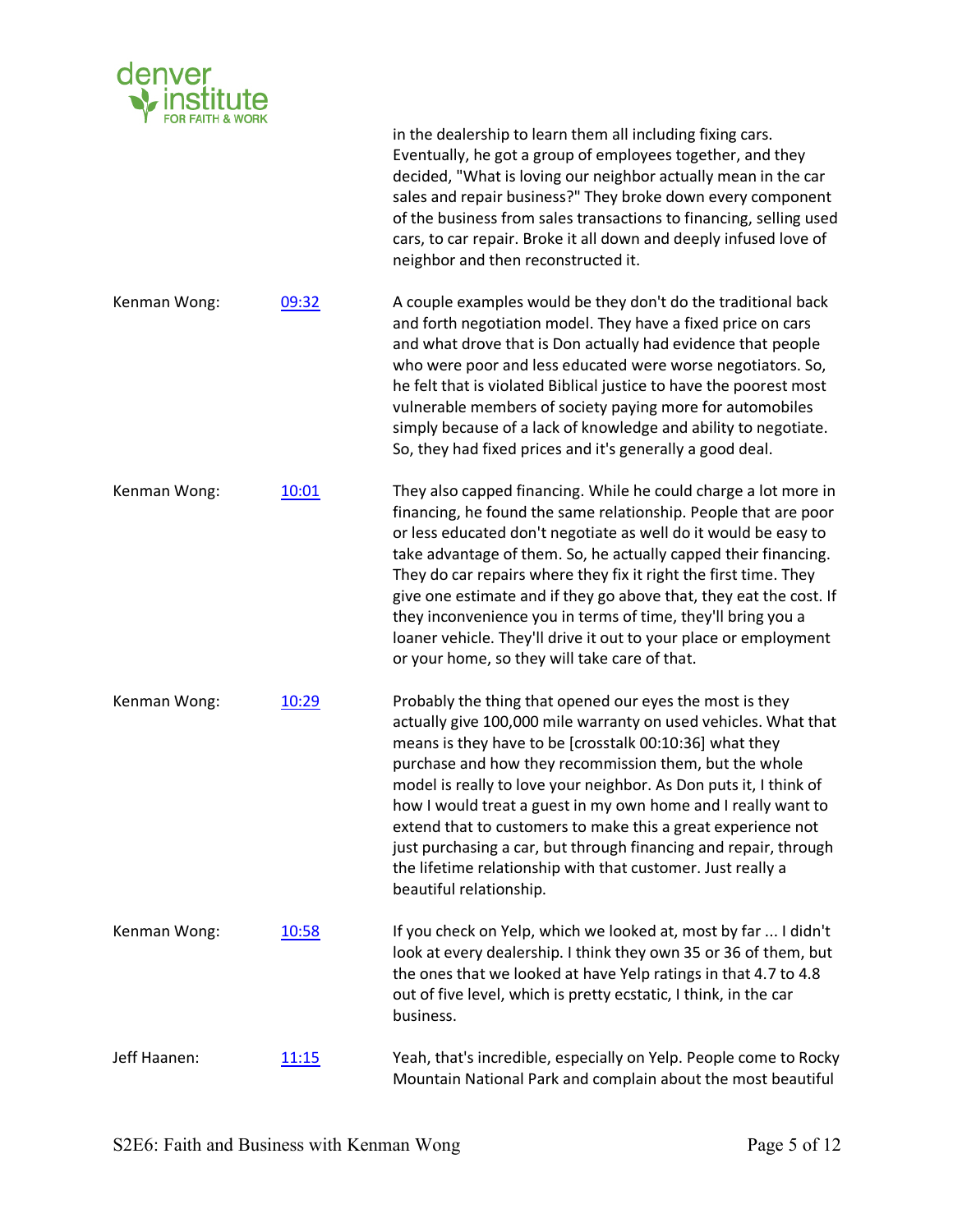

place on Earth on Yelp. If you're doing well on Yelp, you're doing pretty good everywhere.

Jeff Haanen: 11:27 The last question, I want to move into on more story about Don. I think people are thinking, "Okay, if you do all of these things, how are you going to keep the doors open? How do you have 100,000-mile warranty on a used car or get it right the first time on fixing it or capping financing?" 'Cause actually automobile financing can be really profitable. What, he's got ... You said 35 dealerships. Now, it's over a billion dollar company. How does that work? Kenman Wong: 11:54 I think when he started people said, "You're going to go out of business. You're crazy." I think what happens is he explained it, they had to get things right in terms of their estimation process, in terms of their pricing model, in terms of the used cars they'll purchase. They really had to tighten up all of their processes. Yeah, but they have not gone out of business. Kenman Wong: 12:13 They've been very profitable, but interestingly enough, when I asked Don, "Does it make you more profitable?" I said, "If you're so good and people want to do business with you ..." I've heard of people driving across several states to buy a car from Flow. I asked him, "How can any other dealer survive in the Winston-Salem area?" He said, "Well, I don't for sure. I don't have a counterfactual in terms of the data set, but I suspect that there are a lot of customers who like the traditional back and forth model. They want to negotiate because they think they get a better deal, so our competition still exists." Kenman Wong:  $12:42$  "We're doing well," he said, "but it's not the only way to be successful." There's still the traditional model. Dealers using that model are still able to succeed even in his market there. Jeff Haanen: 12:51 That's a really good insight, Kenman, because I read the ... You've probably read this book, 'The Good Job Strategy' by Zeynep Ton. She said, "There's actually two ways to be profitable. One is a bad job cycle and one is a good job cycle." That actually was what I thought about right there is that it may not make you more profitable, but you'll leave a legacy of blessing in your entire community for generations to come. You don't have to be unprofitable, but it won't necessarily make you more profitable, right? Kenman Wong: 13:15 Yeah, right. Absolutely. He doesn't know for sure. I'm sure he's got very loyal customers. We interviewed a number of employees and there's no question that that mission of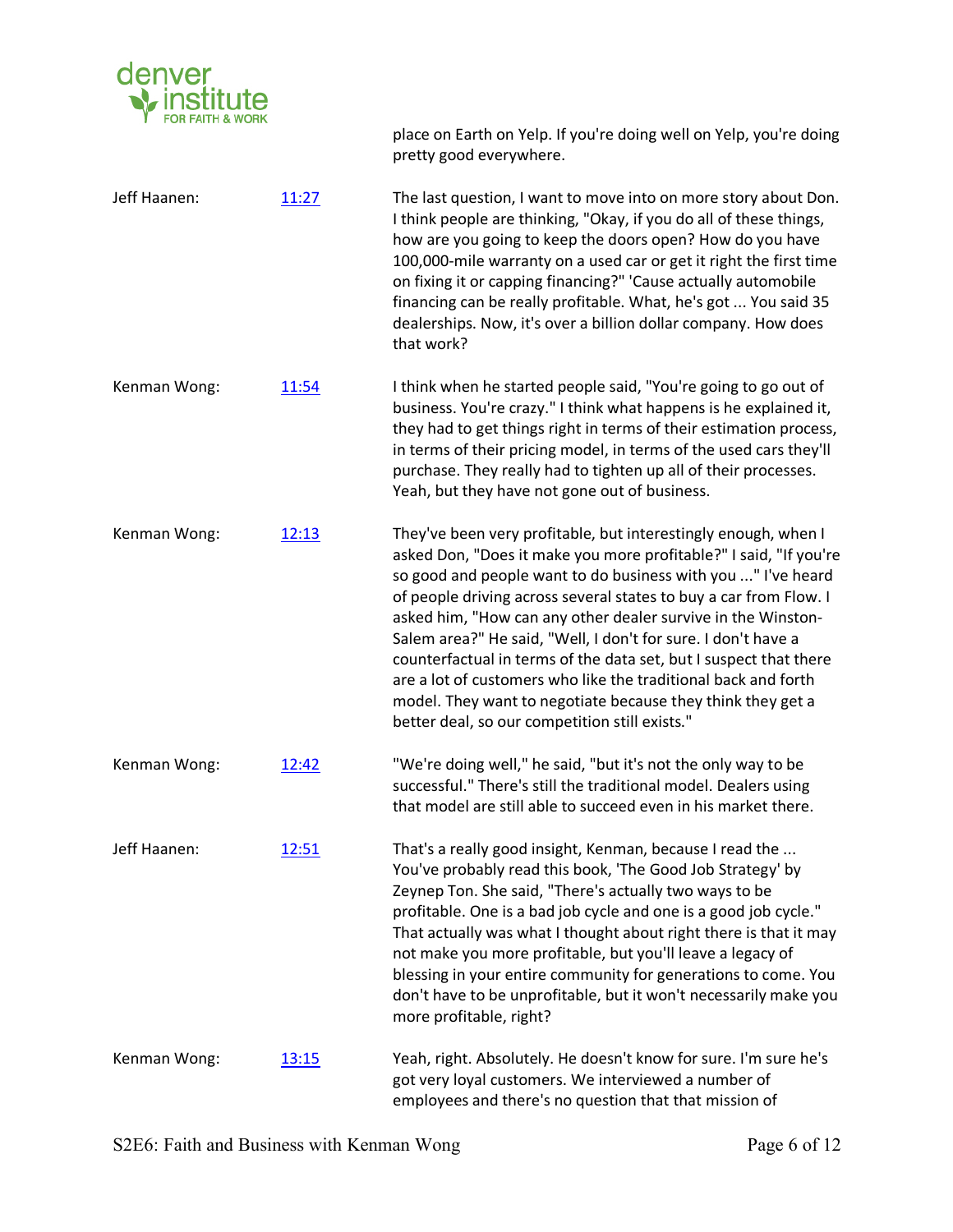

|              |       | transparency, of loving your neighbor well, has attracted and<br>allowed him to retain some very top-level people in that<br>organization. So, there may be some built-in advantages, but I<br>would never want to claim that a Christian way of doing<br>business is going to necessarily lead to higher profitability.                                                                                                                                                                                                                                                                                                                                                                                                                                          |
|--------------|-------|-------------------------------------------------------------------------------------------------------------------------------------------------------------------------------------------------------------------------------------------------------------------------------------------------------------------------------------------------------------------------------------------------------------------------------------------------------------------------------------------------------------------------------------------------------------------------------------------------------------------------------------------------------------------------------------------------------------------------------------------------------------------|
| Kenman Wong: | 13:41 | I think there's probably some relationship, but it's not a<br>promise. Sometimes doing the right thing, doing the right<br>Biblical thing, can be costly in the marketplace.                                                                                                                                                                                                                                                                                                                                                                                                                                                                                                                                                                                      |
| Jeff Haanen: | 13:50 | Yeah, yeah. Good word. All right, let's go to Dayspring<br>Technologies on your website on the Faith & Co website. We<br>talked about if a technology company was a monastery you<br>would have Dayspring Technologies. What are we talking about<br>here? Tell us about this story.                                                                                                                                                                                                                                                                                                                                                                                                                                                                              |
| Kenman Wong: | 14:05 | Another great story. Again, so insightful of you I think to pick<br>these two because I would rank them both up there in the<br>stories that we filmed as really being the most theologically<br>articulate. Again, across those dimensions of purpose, products<br>and services, people, customers, and community. Dayspring is a<br>really brilliant group of people. Started by mostly Stanford and<br>Berkeley grads in San Francisco. The original purpose was to<br>actually train underemployed youth that were around their<br>church youth group in San Francisco. That was really the<br>impetus for what started the firm.                                                                                                                             |
| Kenman Wong: | 14:40 | They do custom software development for tech companies, life<br>sciences. They've worked for the Golden States Warriors. They<br>make apps like a good [inaudible 00:14:49] app called<br>Goodbudget, which is based on the envelope system. It's one of<br>the most popular family budgeting apps available. Eventually,<br>they grew and they took an office downtown, continued to<br>grow the business. As their lease was running out, they were<br>thinking of, "Well, we're part of this church called Redeemer,"<br>and Redeemer's lease was up as well. They decided to create<br>space and rent a space together in an area called Bayview,<br>which is the poorest area of San Francisco. It doesn't show up<br>on tourist maps and it was a big risk. |
| Kenman Wong: | 15:19 | The principle there, Chi-Ming Chien, raised the issue and when<br>everybody in both organizations said, "Yeah, it's great. Let's co-<br>house together," what struck him was that may be a terrible<br>idea. We're going to move from downtown San Francisco to<br>essentially the hood and what does that mean. He said it<br>certainly was not without risk. Part of it was to invest in the life<br>of that community, but within, I think, the first couple months                                                                                                                                                                                                                                                                                            |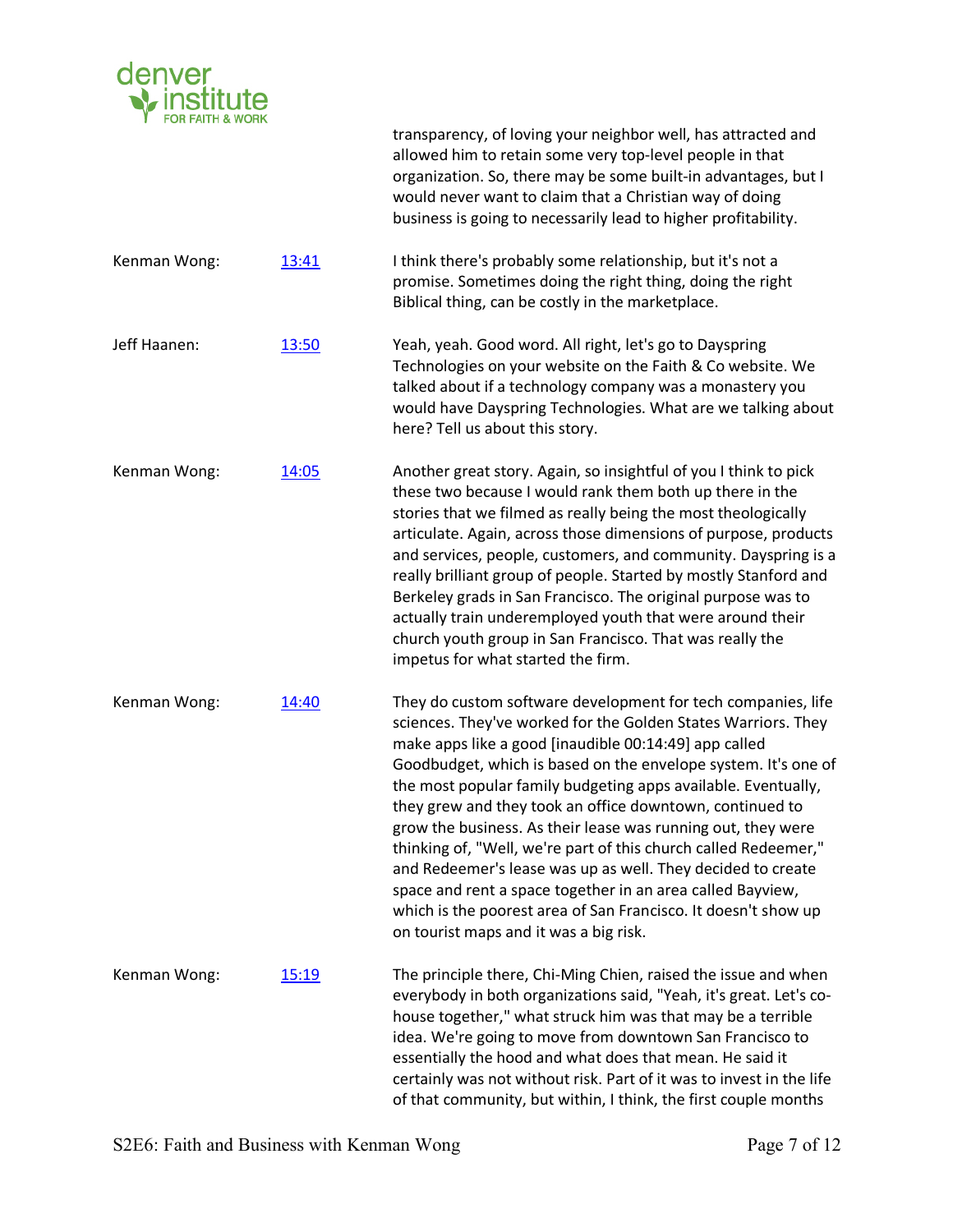

|              |              | of being there, they had clients come and have their cars broken<br>into. Chi-Ming shares at that moment how all of his fears of<br>relocating in an underserved neighborhood came to life.                                                                                                                                                                                                                                                                                           |
|--------------|--------------|---------------------------------------------------------------------------------------------------------------------------------------------------------------------------------------------------------------------------------------------------------------------------------------------------------------------------------------------------------------------------------------------------------------------------------------------------------------------------------------|
| Kenman Wong: | 15:52        | But, they've been there a number of years now and have deeply<br>invested in joining the work of God in that neighborhood, built<br>thick relationships in a number of ways. Their business, on the<br>one hand, building great technology products and they're also<br>deeply rooted in joining the work of God in Bayview.                                                                                                                                                          |
| Jeff Haanen: | 16:18        | How are they able to be profitable and successful, but also, the<br>second side of that question is what did they actually do for the<br>community? How did they benefit the community specifically?                                                                                                                                                                                                                                                                                  |
| Kenman Wong: | 16:29        | Yeah, I think they're profitable and they're not profit<br>maximizers. They actually do some really interesting things<br>around employees and their home models. Let me start with<br>that then I'll talk about the community. First of all, they practice<br>Sabbath, so it's pretty well known that Silicon Valley, San<br>Francisco that tech people just work [inaudible 00:16:48] these<br>insane hours and there are really no boundaries on work and<br>life outside of work. |
| Kenman Wong: | 16:54        | So, they work actually a 40-hour work week including the<br>leadership and they're very committed to this idea of unless we<br>model it and work 40-hour work weeks, our employees won't.<br>What that means for them is that they will actually turn down<br>work. They will be pursued for work by a client that maybe has<br>a very short deadline and they've shared with me that they will<br>step back and actually turn down work in order to maintain a<br>40-hour work week. |
| Kenman Wong: | 17:15        | What that translates that into the however, is frankly, some<br>lower salaries. People want a 40-hour work week. They're<br>probably not going to get the big-dollar, Silicon Valley jobs and<br>so they attract people that fit the mission. Built into that, they<br>also have a pretty radical paid equity program where I think the<br>CEO there to janitor pay ratio is about \$3 to \$1. So, three to one<br>ratio. That's pretty crazy in [crosstalk 00:17:41].                |
| Jeff Haanen: | 17:40        | Wow, 'cause a lot of American corporations are now it's closer<br>to, what, 350 to one?                                                                                                                                                                                                                                                                                                                                                                                               |
| Kenman Wong: | <u>17:47</u> | At least the big ones for sure. Yeah. What they believe that does<br>is it really builds longevity. They attract people that are<br>attracted to the mission. People have been around a long time.<br>They have a lot of team cohesion. They can say to a client these                                                                                                                                                                                                                |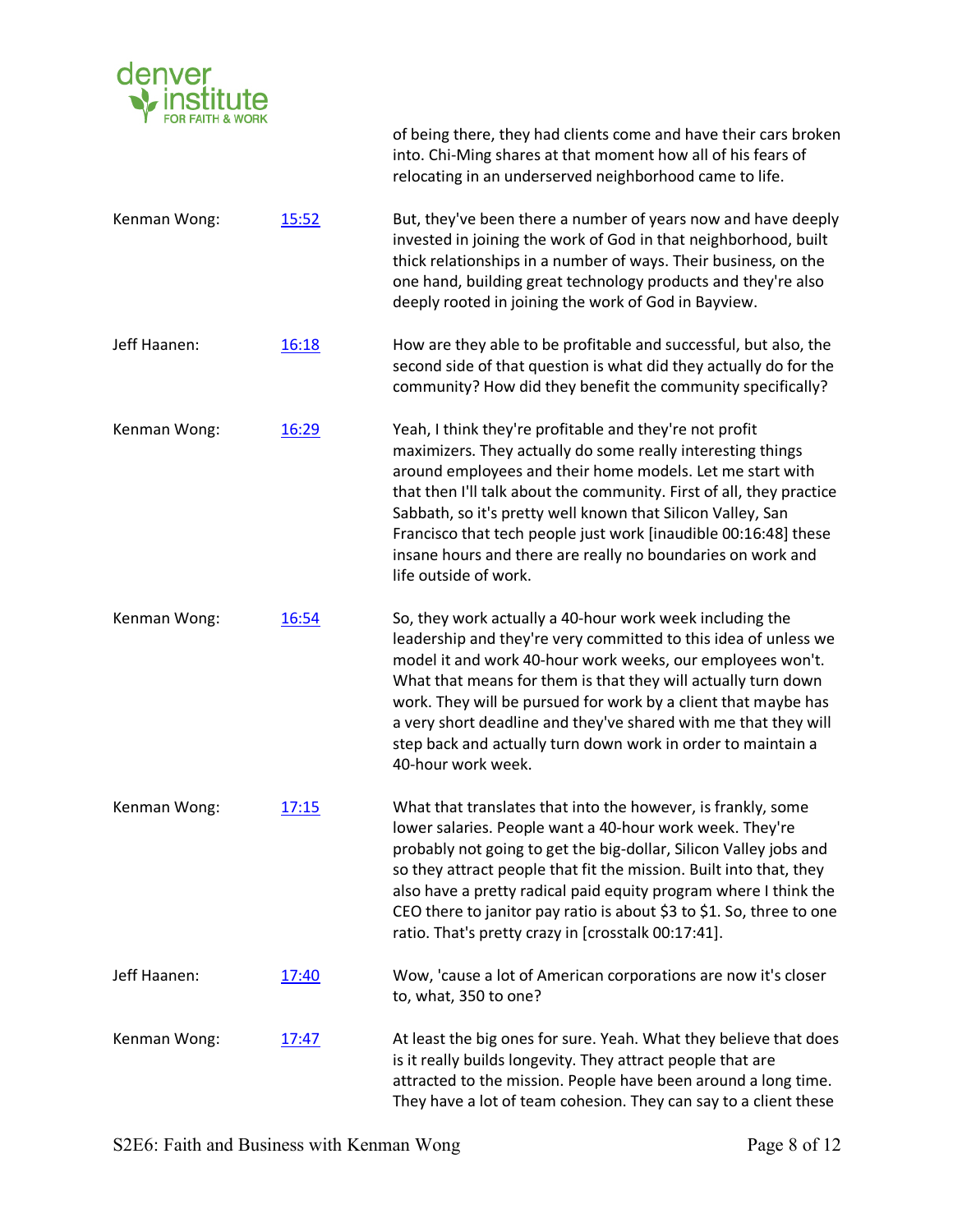

are the people on the project. They're going to be around here because we have very low turnover. We've had people around for 15 to 20 years. They're here for the mission. Kenman Wong: 18:08 I think that's a culture of peace that really allows them a great advantage. They just do a lot of things around working in the office together. Having times where they take walks around the block to get to know each other as people outside of work with a lot of built-in, team cohesion, culture pieces that I think give them an advantage. Kenman Wong: 18:27 Second part of your question had to do with community and they're invested in a number of ways. One, they've just started a private prep school called Rise Academy that's housed actually in their building that they share with Redeemer Church. They've been involved with a number of things, a free legal clinic there in the Bayview. One of the things that we feature was something called the Good Neighbor Fund where they found a lot of businesses, especially minority-owned, that had a great business idea that had started but that were underfunded. So, they created basically a small, micro-lending fund that they don't hold collateral, they don't do credit checks. All they do is they ask to go to dinner with them, to have a conversation. They feel like loaning money is a way to invest in the economy of the community. Kenman Wong:  $19:12$  That's just a couple of the examples. They've done other things as well, but deeply invested in that community of Bayview. Jeff Haanen: 19:18 Yeah. We had on the Faith & Work Podcast John Marsh who has a wonderful Faith & Co video that you guys have done as well. One of the themes of his life was a love of place. Topophilia, a love of place, right? Dayspring feels like that too. [inaudible 00:19:34] That they are actually ... Very feel like embedded into a place in a community and there's a certain amount of values that drive business decisions. The business decisions aren't only bottom P&L decisions, right? Tell me about the love of place at Dayspring and then also are there other values that they say, "We're hanging onto these no matter what," right? Kenman Wong: 19:52 Yeah. They are committed to so many things. Again, really across that spectrum of components that I described earlier. They're really big on this idea of Biblical hospitality. I think we think of hospitality as just having people over, but Biblical hospitality really extends to our neighbors and really that banquet table spread for all. It's not just inviting other cool hipsters over, people that we're like over, but really trying to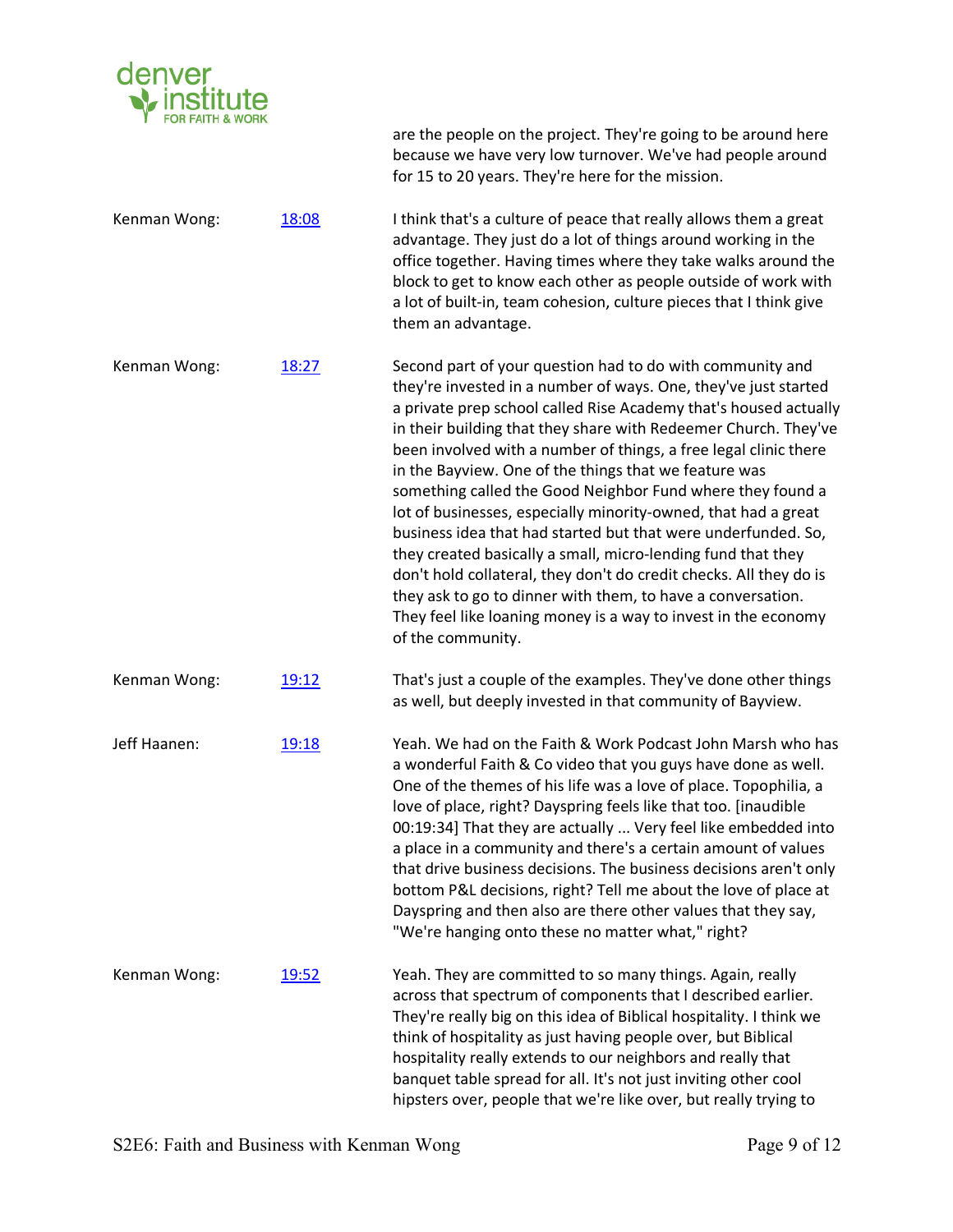

get to know people that are different than us and extending the love of God to them and practicing deep, deep neighborliness. Kenman Wong: 20:25 So, they describe what they have there as thick relationships. How a lot of this came about was Chi-Ming, the principle, was given a sabbatical. He spent that sabbatical literally walking the streets with a clipboard and looking for other people of peace and how to build relationships and how to interweave lives together in that neighborhood. That's really wonderful. [inaudible 00:20:48] practices. Kenman Wong: 20:49 Another really interesting thing they do is they're committed to nonviolence as they put it. What that means is they will not use the legal system to chase down bad debt. They feel like Christ has called them to be peaceful. I don't recall asking, but it did sit in my mind of, "Wow, how do you stay in business? How do you not get taken advantage of once word gets out that you do not chase down bad debt?" That's something I'll ask them the next time I talk to them. Yeah, very committed to that idea as well. Jeff Haanen: 21:16 Wonderful. Last question for you before we do some takeaways. You have a new season coming out at Faith & Co. Tell us the overview of this new season and what are the themes that you're looking for as you think about the future of this project? Kenman Wong: 21:29 Yeah, so we're working on a new season of films and a new course that will be on the Canvas platform. The theme is a workplace is a redemptive community. We're really trying to drill down deeply into theologically infused employee treatment kind of ideas. We're really looking for how does theology drive pay, drive ... I hate the word work-life balance, but allowing employees to have a life outside of work may be a better way to put that. Benefits, culture, leadership, on and on, anything around the employee is the current films that we're making and course that we're describing. Kenman Wong: 22:06 I have two colleagues, Randy Franz and Denise Daniels, who are really taking the lead on the course and the three of us are working together on the film production. Jeff Haanen: 22:14 Wonderful. Well, and you guys were just out here a couple weeks ago to do some wonderful stories in Denver, which ... Well, we'll leave that for maybe a future podcast, a release of these new videos, but we're very excited to share a couple stories here in Denver.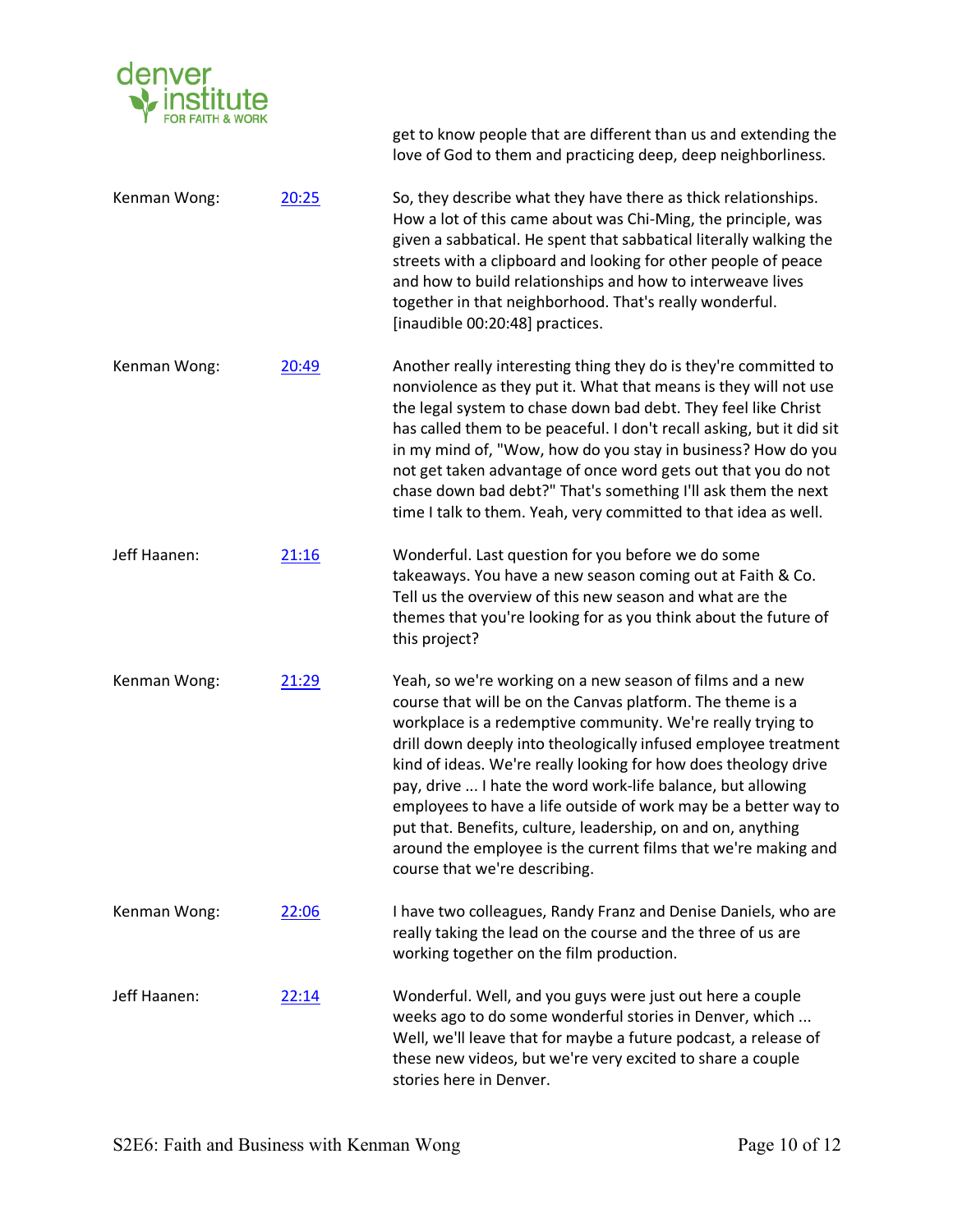| denver       |       |                                                                                                                                                                                                                                                                                                                                                                                                                                                                                                                                                           |
|--------------|-------|-----------------------------------------------------------------------------------------------------------------------------------------------------------------------------------------------------------------------------------------------------------------------------------------------------------------------------------------------------------------------------------------------------------------------------------------------------------------------------------------------------------------------------------------------------------|
| Jeff Haanen: | 22:27 | Last question for you Kenman. Somebody's listening to this<br>podcast today and, as it turns out, a lot of people listen on their<br>way to work. Now, we're at about 27 minutes, they're going to<br>arrive at work in three minutes. What should they do to<br>integrate their faith with business? Where do you start this<br>journey if you think, "I've never maybe thought about this<br>before?" Where do I start?                                                                                                                                 |
| Kenman Wong: | 22:49 | Boy, that's a great question. I think it starts with purpose and I<br>would encourage anyone out there to consider the purpose. I<br>want to be careful here. Purpose can sound very restrictive, but<br>part of our film series is the guy that created the Apple Stores.<br>He works in marketing and I think marketing is one of those<br>areas where people think of as well, I'm just convincing people<br>to buy things they don't really need. Maybe there's some truth<br>into that, but yet, can any organizations succeed without<br>marketing? |
| Kenman Wong: | 23:17 | By marketing, I mean telling your story, making your product or<br>your service known. Then to take that a bit further to listen very<br>carefully to what customers want or need and then honestly<br>and transparently thinking, "Well, do we have something to<br>offer them that aligns with that?" Sometimes good marketing<br>may end with a no sale, right? We can't meet that need and<br>we're better off sending someone someplace else.                                                                                                        |
| Kenman Wong: | 23:40 | But I do think even something like marketing goods and services<br>can participate in the redemptive work of God especially if it<br>turns what is typically a transaction into a relationship where<br>both people benefit on both sides of that deal. I would start<br>really with thinking about purpose. How does my work<br>contribute to or join the redemptive work that God is doing in<br>the world?                                                                                                                                             |
| Jeff Haanen: | 24:04 | That's wonderful. Kenman, I want to thank you for your insight<br>and your time and for all of our podcast listeners today, I want<br>to encourage you to go to faithandco.spu.edu to check out new<br>films. We at Denver Institute are working on a project with<br>them at scatter.org, which will be coming out probably later this<br>year as well.                                                                                                                                                                                                  |
| Jeff Haanen: | 24:21 | Kenman, thank you so much for who you are. Thank you for<br>telling these stories and we are really looking forward to all<br>these new stories coming out.                                                                                                                                                                                                                                                                                                                                                                                               |
| Kenman Wong: | 24:28 | Yeah, thanks, Jeff. Pleasure to be on and love the work you guys<br>are doing at the Denver Institute.                                                                                                                                                                                                                                                                                                                                                                                                                                                    |